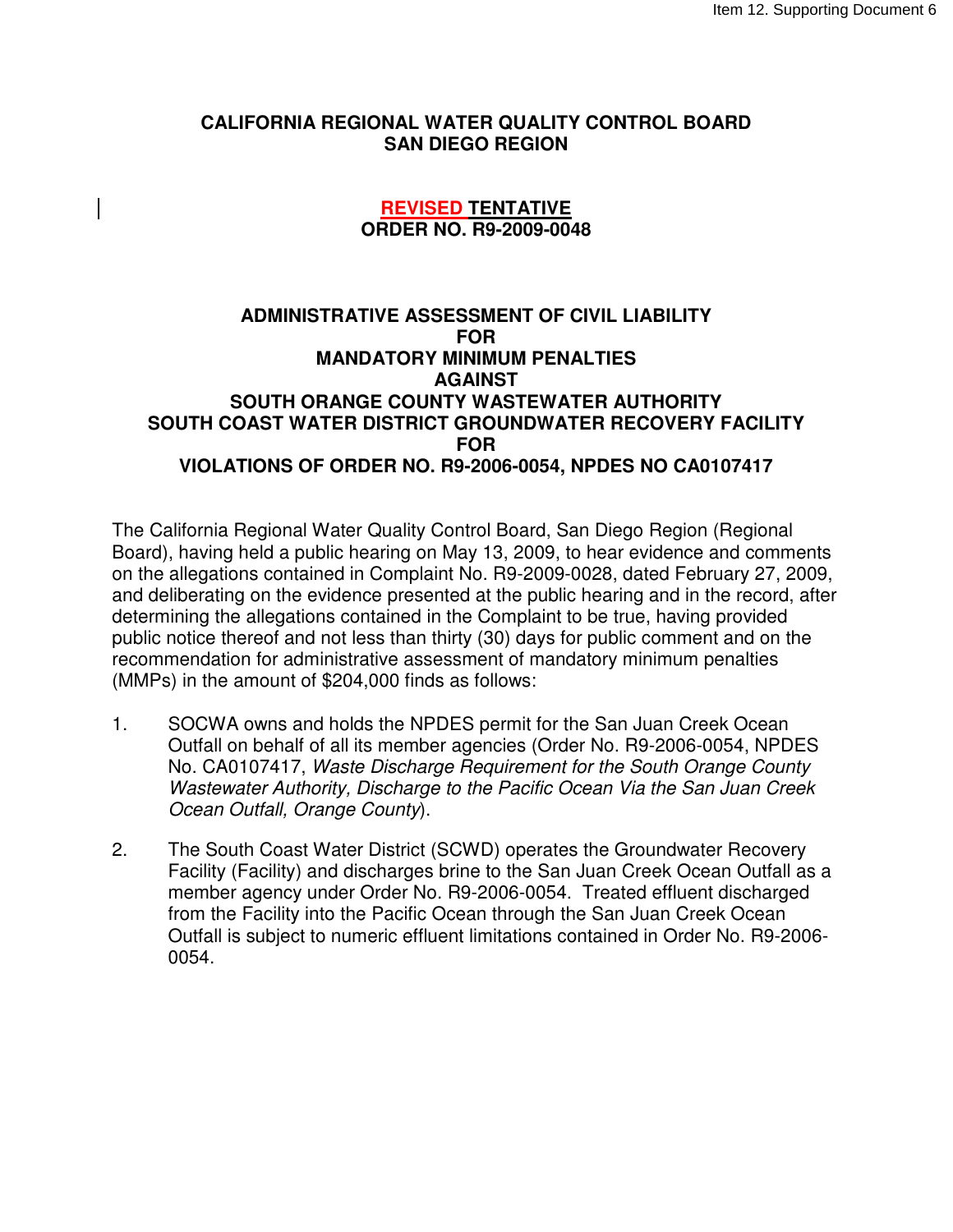REVISED Tentative ACL Order No. R9-2009-0048 2 South Orange County Wastewater Authority

- 3. On February 27, 2009, the Assistant Executive Officer issued ACL Complaint No. R9-2009-0028 to SOCWA proposing to impose \$204,000 in liability for 68 alleged violations effluent limitations.
- 4. SOCWA has violated provisions of law for which the Regional Board may impose discretionary administrative civil liability pursuant to section 13385(a)(2) of the California Water Code (CWC) because every violation of an NPDES permit is subject to discretionary liability under CWC section 13385(a)(2).
- 5. SOCWA has violated provisions of law for which the Regional Board must impose MMPs pursuant to CWC sections 13385(h) and (i), as described in Attachment 1 to this Order. The violations consisted of effluent limitation exceedances of waste discharge requirements for discharges of pollutants from point sources to Waters of the United States.
	- a. Fifty eight (58) of the violations are subject to mandatory minimum penalties (MMPs) pursuant to CWC section 13385(h). CWC section 13385(h)(1) requires that an MMP of \$3,000 be imposed for each serious violation. CWC section 13385(h)(2) defines a 'serious' violation, as any waste discharge that violates an effluent limitation contained in waste discharge requirements (applying to surface water discharges) for a Group I pollutant by 40 percent or more or for a Group II pollutant by 20 percent or more. Total suspended solids, settleable solids, and turbidity are Group I pollutants as specified in Appendix A to Section 123.45 of Title 40 of the Code of Federal Regulations and Appendices A and B to the State Water Resources Control Board's Water Quality Enforcement Policy (February 2002); and
	- b. Ten (10) of the violations are subject to MMPs pursuant to CWC section 13385(i). CWC section 13385(i)(1) requires that an MMP of \$3,000 be imposed for each effluent limitation violation (i.e. any waste discharge that violates an effluent limitation contained in waste discharge requirements applying to surface water discharges) beginning with the fourth violation in any six-month period.
- 6. The violations that occurred at the Facility beginning in August 2007 do not qualify for exemptions from MMPs under CWC Section 13385 (j)(1)(D). By letter dated September 17, 2008, SOCWA claimed the startup period for the facility lasted from June 2007 to February 2008, over 270 days. To qualify for this exemption, SOCWA and/or SCWD would have been required to meet all the requirements set forth in CWC section 13385(j)(1)(D)(i). No operations plan was submitted prior to or during the facility's start up mode. CWC section 13385(j)(1)(D) also states that this exemption shall not exceed 30-days for nonbiological treatment facilities. The startup period identified in SOCWA's September 17, 2008 letter exceeds the 30-day time period.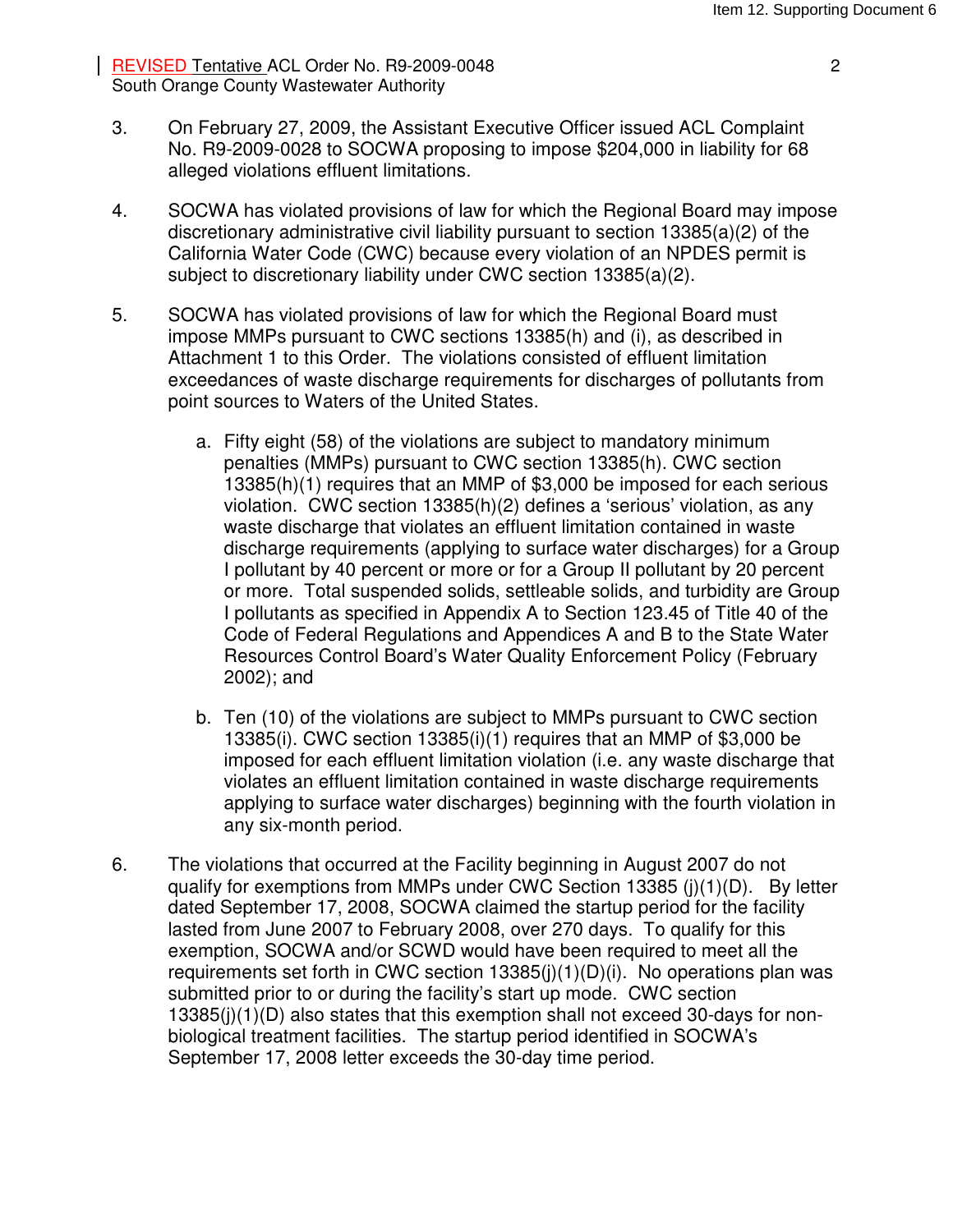| REVISED Tentative ACL Order No. R9-2009-0048 33 South Orange County Wastewater Authority

- 7. The violations that occurred do not qualify for an exemption from MMPs under CWC section 13385(j)(32) because the waste discharge was not in compliance with any cease and desist order or time schedule order issued by the Regional Board. CWC section 13385 does not contain any exemption from MMPs, based solely on a discharger's plan to cease discharging wastewater that has pollutant concentrations in violation of effluent limitations, without first obtaining a time schedule order or cease and desist order from the Regional Board.
- 8. Issuance of this Order is an enforcement action taken by a regulatory agency and is exempt from the provisions of the California Environmental Quality Act (CEQA) (Public Resources Code section 21000 et seq.) pursuant to section 15321(a)(2), Chapter 3, Title 14 of the California Code of Regulations. This action is also exempt from the provisions of CEQA in accordance with section 15061(b)(3) of Chapter 3, Title 14 of the California Code of Regulations because it can be seen with certainty that there is no possibility that the activity in question may have a significant effect on the environment.
- 9. The Regional Board incurred costs of  $$8,240$9,320$  to prosecute the enforcement action; the costs include investigation, preparation of enforcement documents, communicating with the Discharger and preparation of materials for public review and hearing.
- 10. CWC Section 13385(l) allows the Regional Board to direct a portion of MMPs toward implementation of Supplemental Environmental Projects (SEPs). On April 24, 2009, SOCWA proposed directing a portion of assessed penalties to a SEP titled "Bight '08 Rocky Reef Study," to be conducted by the Southern California Coastal Water Research Project . The proposed SEP satisfies the provisions of Section IV, Part D of the State Water Resources Control Board Water Quality Enforcement Policy (Resolution 96-030 as amended).

**IT IS HEREBY ORDERED**, pursuant to California Water Code section 13385(h) and 13385(i), that civil liability is imposed on South Orange County Wastewater Authority (SOCWA) in the amount of \$204,000.

- 1. SOCWA shall submit a check to the Regional Board in the amount of \$204,000 \$94,500 payable to the "State Water Resources Control Board, Cleanup and Abatement Account" within 30 days of adoption of this Order.
- 2. SOCWA shall submit payment in the amount of \$109,500 to the Southern California Coastal Water Research Project (SCCWRP) to provide funding in support of the Supplemental Environmental Project (SEP) known as "Bight '08 Rocky Reef Study." SOCWA shall provide evidence to the Regional Board of payment in full to SCCWRP by **June 12, 2009**. Failure to pay the full amount within 30 days from the date of this Order will result in the full amount being immediately due and payable to the State Water Resources Control Board for deposit into the Cleanup and Abatement Account.